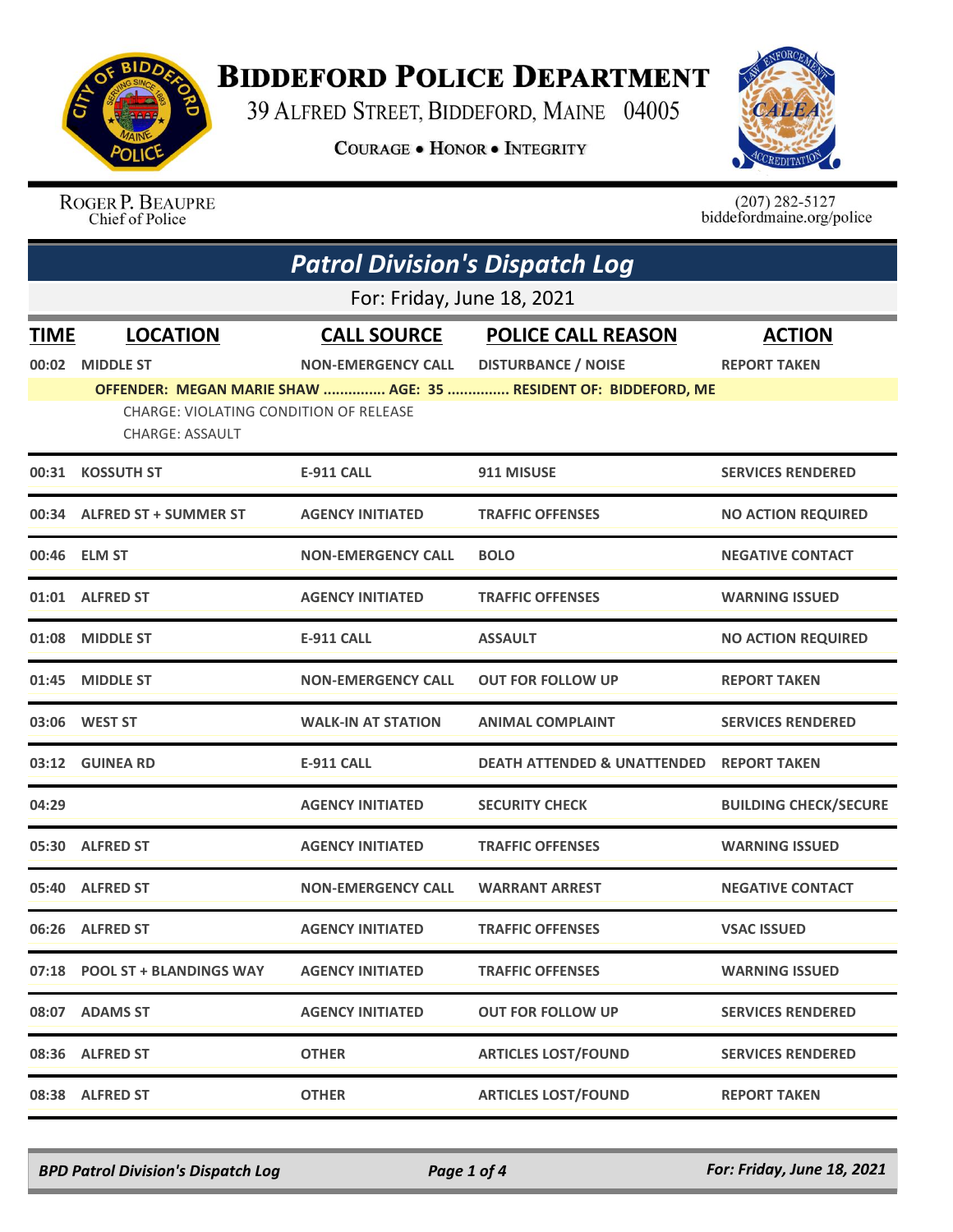| <b>TIME</b> | <b>LOCATION</b>                                                                                                       | <b>CALL SOURCE</b>                               | <b>POLICE CALL REASON</b>                                          | <b>ACTION</b>             |
|-------------|-----------------------------------------------------------------------------------------------------------------------|--------------------------------------------------|--------------------------------------------------------------------|---------------------------|
|             | 09:06 STONE ST                                                                                                        | <b>NON-EMERGENCY CALL</b>                        | ATTEMPTED/THREATENED SUICIDE REPORT TAKEN                          |                           |
|             | 09:15 FORTUNES ROCKS RD                                                                                               | <b>AGENCY INITIATED</b>                          | <b>COMMUNITY ENGAGEMENT</b>                                        | <b>SERVICES RENDERED</b>  |
|             | 09:21 WEST ST                                                                                                         | <b>E-911 CALL</b>                                | ASSIST WITH MEDICAL W/ ENGINE TRANSPORT TO HOSPITAL                |                           |
|             | 09:27 ALFRED ST                                                                                                       | <b>NON-EMERGENCY CALL</b>                        | <b>VIOL OF BAIL CONDITIONS</b>                                     | <b>ARREST(S) MADE</b>     |
|             | CHARGE: VIOLATING CONDITION OF RELEASE                                                                                |                                                  | OFFENDER: SAMANTHA MARIE BRYANT  AGE: 35  RESIDENT OF: LYMAN, ME   |                           |
|             | 09:31 JEFFERSON ST                                                                                                    | <b>AGENCY INITIATED</b>                          | <b>TRAFFIC OFFENSES</b>                                            | <b>VSAC ISSUED</b>        |
| 09:44       | <b>MEDICAL CENTER DR</b>                                                                                              | <b>NON-EMERGENCY CALL</b>                        | <b>BOLO</b>                                                        | <b>NEGATIVE CONTACT</b>   |
|             | 10:15 HILL ST                                                                                                         | <b>NON-EMERGENCY CALL</b>                        | <b>SUSPICION</b>                                                   | <b>REPORT TAKEN</b>       |
|             | 10:25 LANDRY ST + HILL ST                                                                                             | <b>AGENCY INITIATED</b>                          | <b>TRAFFIC OFFENSES</b>                                            | <b>VSAC ISSUED</b>        |
|             | 10:32 ALFRED ST                                                                                                       | <b>WALK-IN AT STATION</b>                        | <b>PAPERWORK</b>                                                   | <b>SERVICES RENDERED</b>  |
|             | 10:42 BAKERS WAY                                                                                                      | <b>NON-EMERGENCY CALL</b>                        | <b>ALARM - POLICE</b>                                              | <b>FALSE ALARM</b>        |
|             | 11:09 TIGER WAY + HILL ST                                                                                             | <b>AGENCY INITIATED</b>                          | <b>TRAFFIC OFFENSES</b>                                            | <b>VSAC ISSUED</b>        |
|             | 11:46 EMERY ST                                                                                                        | <b>AGENCY INITIATED</b>                          | <b>ANIMAL COMPLAINT</b>                                            | <b>SERVICES RENDERED</b>  |
|             | 11:50 HILL ST                                                                                                         | <b>NON-EMERGENCY CALL</b>                        | <b>MENTAL ILLNESS CASES</b>                                        | <b>NO ACTION REQUIRED</b> |
|             | 12:36 ALFRED ST + LETELLIER LN                                                                                        | <b>E-911 CALL</b>                                | ASSIST WITH VEHICLE CRASH - FIRE STATE FORM TAKEN                  |                           |
|             | 12:55 MEDICAL CENTER DR                                                                                               | <b>NON-EMERGENCY CALL</b>                        | <b>ESCORTS / RELAYS</b>                                            | <b>SERVICES RENDERED</b>  |
| 13:03       | LIND AVE +                                                                                                            | NON-EMERGENCY CALL WARRANT ARREST                |                                                                    | <b>ARREST(S) MADE</b>     |
|             | <b>CHARGE: TERRORIZING</b><br>CHARGE: VIOLATION CONDITIONS OF RELEASE<br>CHARGE: WARRANT ARREST - OTHER JURISDICTIONS | CHARGE: CRIMINAL THREATENING W/ DANGEROUS WEAPON | OFFENDER: WILLIAM H. VELANDRY  AGE: 53  RESIDENT OF: BIDDEFORD, ME |                           |
|             | 13:13 PLEASANT AVE                                                                                                    | <b>AGENCY INITIATED</b>                          | <b>ANIMAL COMPLAINT</b>                                            | <b>REPORT TAKEN</b>       |
|             | 13:25 ELM ST                                                                                                          | <b>WALK-IN AT STATION</b>                        | <b>HARASSMENT</b>                                                  | <b>SERVICES RENDERED</b>  |
|             | 13:29 BEACH AVE                                                                                                       | <b>E-911 CALL</b>                                | 911 MISUSE                                                         | <b>WARNING ISSUED</b>     |
|             | 13:44 SACO FALLS WAY                                                                                                  | <b>NON-EMERGENCY CALL</b>                        | <b>HARASSMENT</b>                                                  | <b>UNFOUNDED</b>          |
|             | 13:44 SACO FALLS WAY                                                                                                  | <b>NON-EMERGENCY CALL</b>                        | <b>SUSPICION</b>                                                   | <b>SERVICES RENDERED</b>  |
|             | 13:47 FORTUNES ROCKS RD                                                                                               | <b>AGENCY INITIATED</b>                          | <b>COMMUNITY ENGAGEMENT</b>                                        | <b>NO VIOLATION</b>       |
|             |                                                                                                                       |                                                  |                                                                    |                           |

*BPD Patrol Division's Dispatch Log Page 2 of 4 For: Friday, June 18, 2021*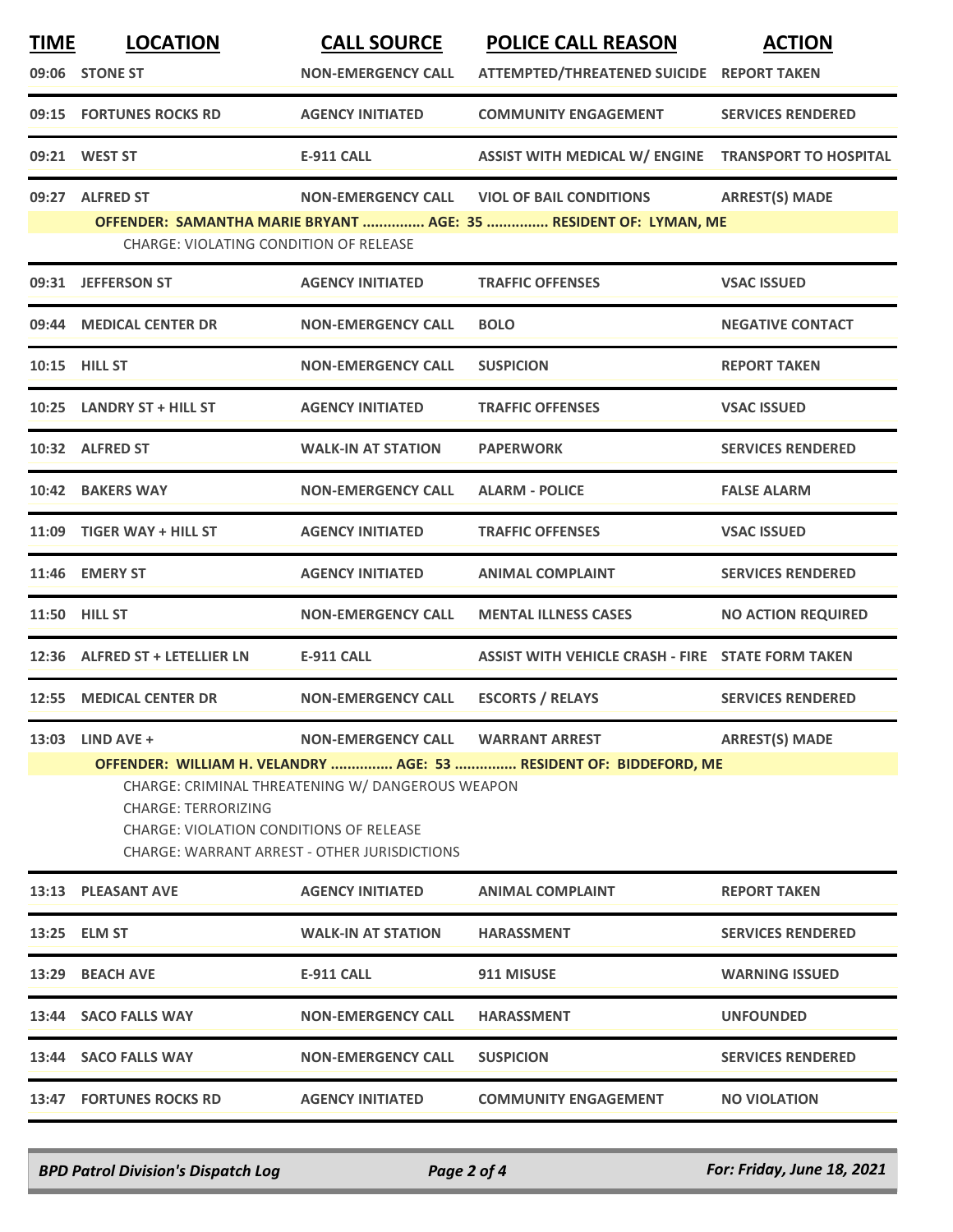| <b>RADIO</b><br>13:55 PEARL ST<br><b>MENTAL ILLNESS CASES</b><br><b>REPORT TAKEN</b><br>14:01 BAKERS WAY<br><b>NON-EMERGENCY CALL</b><br><b>ALARM - POLICE</b><br><b>FALSE ALARM</b><br><b>BEACH HOUSE LN</b><br><b>AGENCY INITIATED</b><br><b>COMMUNITY ENGAGEMENT</b><br>14:04<br><b>NO VIOLATION</b><br>14:13 CLEAVES ST<br><b>NON-EMERGENCY CALL</b><br><b>ASSIST OTHER AGENCY</b><br><b>SERVICES RENDERED</b><br><b>MAIN ST</b><br><b>NON-EMERGENCY CALL</b><br><b>DISABLED VEHICLE</b><br><b>GONE ON ARRIVAL</b><br>14:15<br><b>BARRA RD + ALFRED ST</b><br><b>AGENCY INITIATED</b><br><b>TRAFFIC OFFENSES</b><br><b>VSAC ISSUED</b><br>14:43<br><b>TWIN ISLAND DR</b><br><b>AGENCY INITIATED</b><br>14:45<br><b>ANIMAL COMPLAINT</b><br><b>SERVICES RENDERED</b><br>14:55 ALFRED ST<br>E-911 CALL<br>911 MISUSE<br><b>AGENCY INITIATED</b><br>15:06 ALFRED ST<br><b>SUSPICION</b><br><b>SERVICES RENDERED</b><br><b>15:10 PIKE ST</b><br><b>PAPERWORK</b><br><b>SERVICES RENDERED</b><br><b>WALK-IN AT STATION</b><br><b>15:21 MEDICAL CENTER DR</b><br><b>NON-EMERGENCY CALL</b><br><b>BOLO</b><br><b>MAIN ST</b><br><b>NON-EMERGENCY CALL</b><br><b>CHECK WELFARE</b><br>15:26<br><b>AGENCY INITIATED</b><br>15:34<br><b>BOULDER WAY</b><br><b>DOMESTIC COMPLAINTS</b><br><b>SERVICES RENDERED</b><br><b>ALFRED ST</b><br><b>WALK-IN AT STATION</b><br><b>OUT FOR FOLLOW UP</b><br><b>SERVICES RENDERED</b><br>15:40<br><b>ESCORTS / RELAYS</b><br>16:10 ALFRED ST<br><b>WALK-IN AT STATION</b><br><b>SERVICES RENDERED</b><br>16:33 FRANKLIN ST<br><b>NON-EMERGENCY CALL</b><br><b>CRIMINAL MISCHIEF</b><br><b>REPORT TAKEN</b><br>17:09 ALFRED ST<br><b>AGENCY INITIATED</b><br><b>OUT FOR FOLLOW UP</b><br><b>SERVICES RENDERED</b><br>17:09 ALFRED ST<br><b>WALK-IN AT STATION</b><br><b>PAPERWORK</b><br>17:53 ALFRED ST + GRAHAM ST<br><b>AGENCY INITIATED</b><br><b>TRAFFIC OFFENSES</b><br><b>WARNING ISSUED</b><br>18:48 ALFRED ST<br><b>NON-EMERGENCY CALL</b><br><b>BOLO</b><br><b>GONE ON ARRIVAL</b><br>ASSIST WITH MEDICAL W/ ENGINE TRANSPORT TO HOSPITAL<br>18:53 ELM ST<br><b>NON-EMERGENCY CALL</b><br>19:01 ELM ST<br><b>NON-EMERGENCY CALL</b><br><b>BOLO</b><br><b>NEGATIVE CONTACT</b><br>19:36 MIDDLE ST<br><b>AGENCY INITIATED</b><br><b>OUT FOR FOLLOW UP</b><br><b>SERVICES RENDERED</b><br>19:47 ADAMS ST + MAIN ST<br><b>AGENCY INITIATED</b><br><b>TRAFFIC OFFENSES</b><br><b>VSAC ISSUED</b> | <b>TIME</b> | <b>LOCATION</b><br>13:47 POOL ST | <b>CALL SOURCE</b><br><b>AGENCY INITIATED</b> | <b>POLICE CALL REASON</b><br><b>OUT FOR FOLLOW UP</b> | <b>ACTION</b><br><b>SERVICES RENDERED</b> |
|-------------------------------------------------------------------------------------------------------------------------------------------------------------------------------------------------------------------------------------------------------------------------------------------------------------------------------------------------------------------------------------------------------------------------------------------------------------------------------------------------------------------------------------------------------------------------------------------------------------------------------------------------------------------------------------------------------------------------------------------------------------------------------------------------------------------------------------------------------------------------------------------------------------------------------------------------------------------------------------------------------------------------------------------------------------------------------------------------------------------------------------------------------------------------------------------------------------------------------------------------------------------------------------------------------------------------------------------------------------------------------------------------------------------------------------------------------------------------------------------------------------------------------------------------------------------------------------------------------------------------------------------------------------------------------------------------------------------------------------------------------------------------------------------------------------------------------------------------------------------------------------------------------------------------------------------------------------------------------------------------------------------------------------------------------------------------------------------------------------------------------------------------------------------------------------------------------------------------------------------------------------------------------------------------------------------------------------------------------------------------------------------------------------------------------------|-------------|----------------------------------|-----------------------------------------------|-------------------------------------------------------|-------------------------------------------|
|                                                                                                                                                                                                                                                                                                                                                                                                                                                                                                                                                                                                                                                                                                                                                                                                                                                                                                                                                                                                                                                                                                                                                                                                                                                                                                                                                                                                                                                                                                                                                                                                                                                                                                                                                                                                                                                                                                                                                                                                                                                                                                                                                                                                                                                                                                                                                                                                                                     |             |                                  |                                               |                                                       |                                           |
|                                                                                                                                                                                                                                                                                                                                                                                                                                                                                                                                                                                                                                                                                                                                                                                                                                                                                                                                                                                                                                                                                                                                                                                                                                                                                                                                                                                                                                                                                                                                                                                                                                                                                                                                                                                                                                                                                                                                                                                                                                                                                                                                                                                                                                                                                                                                                                                                                                     |             |                                  |                                               |                                                       |                                           |
|                                                                                                                                                                                                                                                                                                                                                                                                                                                                                                                                                                                                                                                                                                                                                                                                                                                                                                                                                                                                                                                                                                                                                                                                                                                                                                                                                                                                                                                                                                                                                                                                                                                                                                                                                                                                                                                                                                                                                                                                                                                                                                                                                                                                                                                                                                                                                                                                                                     |             |                                  |                                               |                                                       |                                           |
|                                                                                                                                                                                                                                                                                                                                                                                                                                                                                                                                                                                                                                                                                                                                                                                                                                                                                                                                                                                                                                                                                                                                                                                                                                                                                                                                                                                                                                                                                                                                                                                                                                                                                                                                                                                                                                                                                                                                                                                                                                                                                                                                                                                                                                                                                                                                                                                                                                     |             |                                  |                                               |                                                       |                                           |
|                                                                                                                                                                                                                                                                                                                                                                                                                                                                                                                                                                                                                                                                                                                                                                                                                                                                                                                                                                                                                                                                                                                                                                                                                                                                                                                                                                                                                                                                                                                                                                                                                                                                                                                                                                                                                                                                                                                                                                                                                                                                                                                                                                                                                                                                                                                                                                                                                                     |             |                                  |                                               |                                                       |                                           |
|                                                                                                                                                                                                                                                                                                                                                                                                                                                                                                                                                                                                                                                                                                                                                                                                                                                                                                                                                                                                                                                                                                                                                                                                                                                                                                                                                                                                                                                                                                                                                                                                                                                                                                                                                                                                                                                                                                                                                                                                                                                                                                                                                                                                                                                                                                                                                                                                                                     |             |                                  |                                               |                                                       |                                           |
|                                                                                                                                                                                                                                                                                                                                                                                                                                                                                                                                                                                                                                                                                                                                                                                                                                                                                                                                                                                                                                                                                                                                                                                                                                                                                                                                                                                                                                                                                                                                                                                                                                                                                                                                                                                                                                                                                                                                                                                                                                                                                                                                                                                                                                                                                                                                                                                                                                     |             |                                  |                                               |                                                       |                                           |
|                                                                                                                                                                                                                                                                                                                                                                                                                                                                                                                                                                                                                                                                                                                                                                                                                                                                                                                                                                                                                                                                                                                                                                                                                                                                                                                                                                                                                                                                                                                                                                                                                                                                                                                                                                                                                                                                                                                                                                                                                                                                                                                                                                                                                                                                                                                                                                                                                                     |             |                                  |                                               |                                                       | <b>NO ACTION REQUIRED</b>                 |
|                                                                                                                                                                                                                                                                                                                                                                                                                                                                                                                                                                                                                                                                                                                                                                                                                                                                                                                                                                                                                                                                                                                                                                                                                                                                                                                                                                                                                                                                                                                                                                                                                                                                                                                                                                                                                                                                                                                                                                                                                                                                                                                                                                                                                                                                                                                                                                                                                                     |             |                                  |                                               |                                                       |                                           |
|                                                                                                                                                                                                                                                                                                                                                                                                                                                                                                                                                                                                                                                                                                                                                                                                                                                                                                                                                                                                                                                                                                                                                                                                                                                                                                                                                                                                                                                                                                                                                                                                                                                                                                                                                                                                                                                                                                                                                                                                                                                                                                                                                                                                                                                                                                                                                                                                                                     |             |                                  |                                               |                                                       |                                           |
|                                                                                                                                                                                                                                                                                                                                                                                                                                                                                                                                                                                                                                                                                                                                                                                                                                                                                                                                                                                                                                                                                                                                                                                                                                                                                                                                                                                                                                                                                                                                                                                                                                                                                                                                                                                                                                                                                                                                                                                                                                                                                                                                                                                                                                                                                                                                                                                                                                     |             |                                  |                                               |                                                       | <b>REFERRED OTHER AGENCY</b>              |
|                                                                                                                                                                                                                                                                                                                                                                                                                                                                                                                                                                                                                                                                                                                                                                                                                                                                                                                                                                                                                                                                                                                                                                                                                                                                                                                                                                                                                                                                                                                                                                                                                                                                                                                                                                                                                                                                                                                                                                                                                                                                                                                                                                                                                                                                                                                                                                                                                                     |             |                                  |                                               |                                                       | <b>TRANSPORT TO HOSPITAL</b>              |
|                                                                                                                                                                                                                                                                                                                                                                                                                                                                                                                                                                                                                                                                                                                                                                                                                                                                                                                                                                                                                                                                                                                                                                                                                                                                                                                                                                                                                                                                                                                                                                                                                                                                                                                                                                                                                                                                                                                                                                                                                                                                                                                                                                                                                                                                                                                                                                                                                                     |             |                                  |                                               |                                                       |                                           |
|                                                                                                                                                                                                                                                                                                                                                                                                                                                                                                                                                                                                                                                                                                                                                                                                                                                                                                                                                                                                                                                                                                                                                                                                                                                                                                                                                                                                                                                                                                                                                                                                                                                                                                                                                                                                                                                                                                                                                                                                                                                                                                                                                                                                                                                                                                                                                                                                                                     |             |                                  |                                               |                                                       |                                           |
|                                                                                                                                                                                                                                                                                                                                                                                                                                                                                                                                                                                                                                                                                                                                                                                                                                                                                                                                                                                                                                                                                                                                                                                                                                                                                                                                                                                                                                                                                                                                                                                                                                                                                                                                                                                                                                                                                                                                                                                                                                                                                                                                                                                                                                                                                                                                                                                                                                     |             |                                  |                                               |                                                       |                                           |
|                                                                                                                                                                                                                                                                                                                                                                                                                                                                                                                                                                                                                                                                                                                                                                                                                                                                                                                                                                                                                                                                                                                                                                                                                                                                                                                                                                                                                                                                                                                                                                                                                                                                                                                                                                                                                                                                                                                                                                                                                                                                                                                                                                                                                                                                                                                                                                                                                                     |             |                                  |                                               |                                                       |                                           |
|                                                                                                                                                                                                                                                                                                                                                                                                                                                                                                                                                                                                                                                                                                                                                                                                                                                                                                                                                                                                                                                                                                                                                                                                                                                                                                                                                                                                                                                                                                                                                                                                                                                                                                                                                                                                                                                                                                                                                                                                                                                                                                                                                                                                                                                                                                                                                                                                                                     |             |                                  |                                               |                                                       |                                           |
|                                                                                                                                                                                                                                                                                                                                                                                                                                                                                                                                                                                                                                                                                                                                                                                                                                                                                                                                                                                                                                                                                                                                                                                                                                                                                                                                                                                                                                                                                                                                                                                                                                                                                                                                                                                                                                                                                                                                                                                                                                                                                                                                                                                                                                                                                                                                                                                                                                     |             |                                  |                                               |                                                       | <b>PAPERWORK SERVED</b>                   |
|                                                                                                                                                                                                                                                                                                                                                                                                                                                                                                                                                                                                                                                                                                                                                                                                                                                                                                                                                                                                                                                                                                                                                                                                                                                                                                                                                                                                                                                                                                                                                                                                                                                                                                                                                                                                                                                                                                                                                                                                                                                                                                                                                                                                                                                                                                                                                                                                                                     |             |                                  |                                               |                                                       |                                           |
|                                                                                                                                                                                                                                                                                                                                                                                                                                                                                                                                                                                                                                                                                                                                                                                                                                                                                                                                                                                                                                                                                                                                                                                                                                                                                                                                                                                                                                                                                                                                                                                                                                                                                                                                                                                                                                                                                                                                                                                                                                                                                                                                                                                                                                                                                                                                                                                                                                     |             |                                  |                                               |                                                       |                                           |
|                                                                                                                                                                                                                                                                                                                                                                                                                                                                                                                                                                                                                                                                                                                                                                                                                                                                                                                                                                                                                                                                                                                                                                                                                                                                                                                                                                                                                                                                                                                                                                                                                                                                                                                                                                                                                                                                                                                                                                                                                                                                                                                                                                                                                                                                                                                                                                                                                                     |             |                                  |                                               |                                                       |                                           |
|                                                                                                                                                                                                                                                                                                                                                                                                                                                                                                                                                                                                                                                                                                                                                                                                                                                                                                                                                                                                                                                                                                                                                                                                                                                                                                                                                                                                                                                                                                                                                                                                                                                                                                                                                                                                                                                                                                                                                                                                                                                                                                                                                                                                                                                                                                                                                                                                                                     |             |                                  |                                               |                                                       |                                           |
|                                                                                                                                                                                                                                                                                                                                                                                                                                                                                                                                                                                                                                                                                                                                                                                                                                                                                                                                                                                                                                                                                                                                                                                                                                                                                                                                                                                                                                                                                                                                                                                                                                                                                                                                                                                                                                                                                                                                                                                                                                                                                                                                                                                                                                                                                                                                                                                                                                     |             |                                  |                                               |                                                       |                                           |
|                                                                                                                                                                                                                                                                                                                                                                                                                                                                                                                                                                                                                                                                                                                                                                                                                                                                                                                                                                                                                                                                                                                                                                                                                                                                                                                                                                                                                                                                                                                                                                                                                                                                                                                                                                                                                                                                                                                                                                                                                                                                                                                                                                                                                                                                                                                                                                                                                                     |             |                                  |                                               |                                                       |                                           |
|                                                                                                                                                                                                                                                                                                                                                                                                                                                                                                                                                                                                                                                                                                                                                                                                                                                                                                                                                                                                                                                                                                                                                                                                                                                                                                                                                                                                                                                                                                                                                                                                                                                                                                                                                                                                                                                                                                                                                                                                                                                                                                                                                                                                                                                                                                                                                                                                                                     |             | 19:59 LINCOLN ST                 | <b>AGENCY INITIATED</b>                       | <b>TRAFFIC OFFENSES</b>                               | <b>VSAC ISSUED</b>                        |

*BPD Patrol Division's Dispatch Log Page 3 of 4 For: Friday, June 18, 2021*